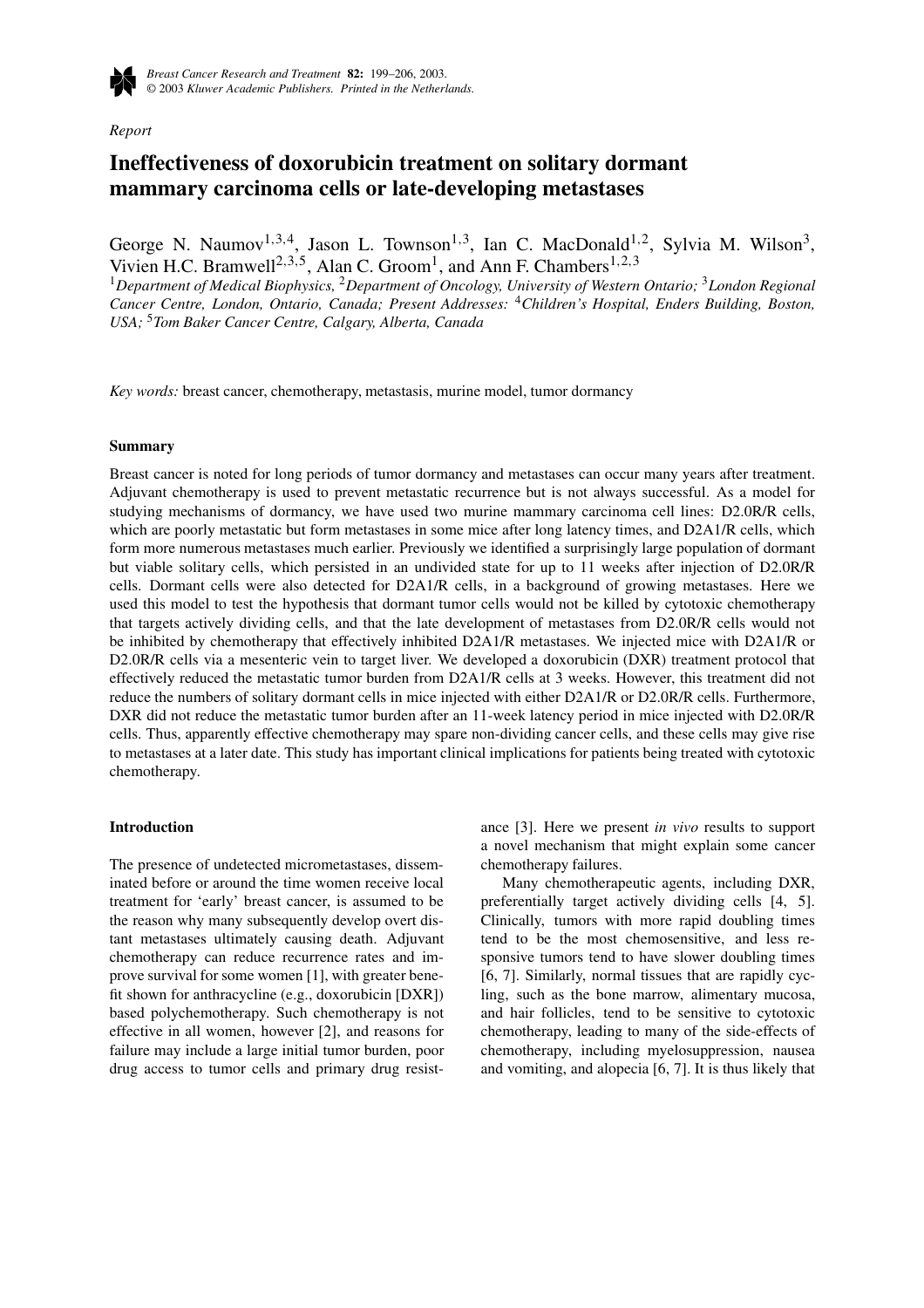many disseminated cancer cells that were not dividing would not be killed by cytotoxic chemotherapy, and if these cells were present in large numbers, they could be responsible for cancer recurrence and development of metastases at a later date.

Studies on the biology and responsiveness to treatment of dormant cancer cells have been limited by the lack of suitable animal models in which disseminated, dormant cells can be detected and quantified. We have recently provided experimental evidence for the presence of a surprisingly large population of solitary dormant cancer cells following injection of cells to target mouse liver, both for D2A1/R mammary carcinoma cells, existing in a background of rapidly growing liver metastases, as well as for poorly metastatic D2.0R/R mammary carcinoma cells [8]. These solitary cells were dormant, as defined by both retention of an exogenous fluorescent marker that is lost with cell division, and lack of staining with the proliferation marker Ki67. At least some of these cells were shown to be viable, and were able to grow *in vitro* in cell culture and *in vivo* after re-injection into a mammary fat pad. These cells thus represent an experimental *in vivo* dormancy model, where solitary dormant cells may persist in the absence, or even the presence, of rapidly growing metastases [8].

Here we used the same animal model to test the hypothesis that the numbers of dormant D2A1/R or D2.0R/R mammary carcinoma cells would not be reduced by a DXR chemotherapy protocol that effectively reduced metastatic burden from D2A1/R cells, and that late-developing metastases from D2.0R/R cells would not be inhibited.

# **Materials and methods**

# *Cell lines and fluorescent cell labeling*

D2A1/R and D2.0R/R murine mammary carcinoma cell lines (D2A1 and D2.0R cells transfected with the pEGFP-C2 vector) [8, 9] were maintained in tissue culture (37 $\degree$ C, 5% CO<sub>2</sub> humidified atmosphere) in Dulbecco's modified Eagle's medium (DMEM; Canadian Life Technologies Inc., Burlington, ON) supplemented with 10% fetal calf serum (FCS; Canadian Life Technologies Inc.). Prior to injection, cells were labeled with fluorescent nanospheres, as employed earlier for *in vivo* detection of cancer cells that had not undergone cell division since their injection into the animal [8, 9]; although the cells had been previously transfected with EGFP, this label did not provide sufficient fluorescence alone to detect solitary cells, necessitating the use of the additional label.

# *Experimental metastasis assays and DXR treatment*

Female severe combined immunodeficient (SCID) mice, 6–7 weeks of age (Charles River, St. Constant, Quebec, Canada), were cared for in accordance with the standards of the Canadian Council on Animal Care, under an approved protocol of the University of Western Ontario Council on Animal Care. Mice were anesthetized using ketamine/xylazine mixture (1.6 mg ketamine and 0.08 mg xylazine/15 g body mass) administered by i.p. injection, as described [8]. Fluorescent nanosphere-labeled D2A1/R or D2.0R/R cells  $(3 \times 10^5 \text{ cells/mouse})$  were co-injected with  $10.2 \pm 0.1 \,\mu$ m microspheres (at a ratio of 5 cells:1 microsphere) via a mesenteric vein to target the cells to the liver, as described [8, 10–12]. The microspheres provide a reference for the number of cells that are originally delivered to a tissue volume, and permit cell survival at later times to be quantified [8, 10–12]. Buprenorphine analgesic (0.1 mg/kg body weight) was administered s.c. as mice awoke and 24 h after surgery [8].

Eight days after surgery, mice injected with each cell line were randomized into treatment and control groups and treated either with DXR (1 mg/kg) or PBS (0.2 ml) as a control. DXR or PBS was administered i.p., every second day, for a total of 6 times, at days 8, 10, 12, 14, 16, and 18 after surgery, as diagrammed in Figure 1. Preliminary *in vivo* experiments, based on published studies [13, 14], had identified this dose



*Figure 1.* Experimental metastasis assay and DXR treatment regimen. A suspension of fluorescently labeled D2A1/R or D2.0R/R cells and 'accounting' microspheres was injected via a mesenteric vein to target them to mouse liver. Mice were randomized into treatment groups  $(n = 8-10)$  mice per group, as indicated in the text) and treated either with DXR or PBS control, starting at day 8 after cell injection. Treatments were administered i.p., once every second day, for a total of six times. Mice injected with D2A1/R cells were sacrificed at day 20 due to significant tumor burden. Mice injected with D2.0R/R cells were sacrificed at either day 20 or day 77. The effect of DXR treatment on metastasis growth and dormant solitary cell survival was then assessed.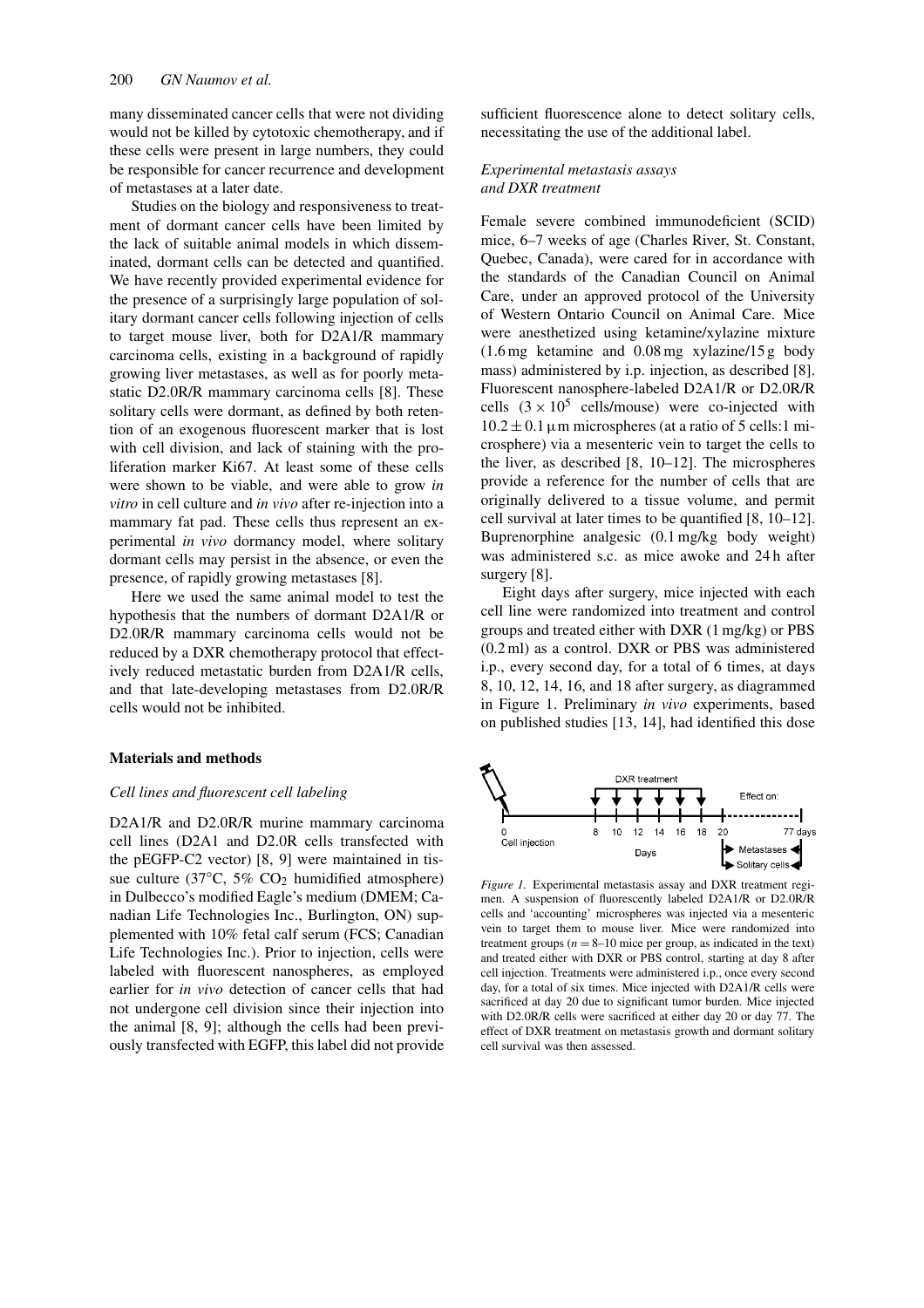of DXR as effective and with minimal toxicity to the mice, while a higher dose (2 mg/kg) was no more effective but was associated with unacceptable toxicity (data not shown). Preliminary *in vitro* experiments demonstrated that both D2A1/R and D2.0R/R cells were equally and highly sensitive to DXR under tissue culture conditions where the cells were actively dividing (data not shown).

Mice were sacrificed 20 or 77 days after surgery and livers were immediately removed and fixed in 10% neutral buffered formalin (pH 7.6). The livers were then examined for visible surface tumors. For both cell lines, the effect of DXR on two distinct populations of cells in secondary sites was then assessed: dormant solitary cells versus cells in actively growing metastases. To do this, representative sections of the fixed livers were either cut in  $50 \mu$ m-thick sections (for quantitative assessment of solitary cell survival using the cell 'accounting' technique) or were embedded in paraffin (for histopathological quantification of metastatic tumor burden).

# *Cell 'accounting' in tissues to quantify solitary cells*

To determine the proportions of the injected cancer cells that persist in the tissue as solitary cells, it is necessary to express the number of cells observed in a tissue sample at the end point of the experiment, relative to the number of cells originally entering that volume. The cell 'accounting' technique was developed for this purpose and has been previously used to quantify dormant D2A1 and D2.0R cells, as defined by retention of nanosphere fluorescence and corresponding to negative staining for Ki67 and TUNEL by immunohistochemistry [8, 9]. The fixed livers were sectioned (∼50-μm thick) using a vibratome, as described previously [8, 11]. At least three representative sections were obtained from each liver, amounting to a total of at least 24 sections per treatment group/per cell line. These thick sections were analyzed for number of solitary, nanosphere-retaining cancer cells and accounting microspheres using an inverted microscope equipped with epifluorescence illumination (excitation wavelength 450–490 nm). Epillumination through the microscope objective was used to excite fluorescently labeled cells and accounting microspheres. Digital images of representative views of cancer cells and microspheres were captured using a video camera and saved on a computer. Tissue adjacent to the thick sections was embedded in paraffin for tumor burden assessment.

# *Tumor burden assessment*

Percent metastatic burden was calculated based on quantitative analysis of tumor-to-normal tissue ratios in H&E stained liver sections. Digital images of the sections were acquired and analyzed, as described previously [15]. Percent tumor burden (tumor area/total area) was calculated based on at least five sections for each mouse (i.e., 40–50 sections per treatment group).

#### *Statistical analysis*

Data are expressed as the mean  $\pm$  SE. Statistical analyses were performed using Sigma Stat version 2.03 for Windows (Access Softek Inc., San Rafael, CA). To assess the relationship between specific factors, a Student's *t*-test or Mann–Whitney rank sum test was performed, as appropriate. A level of  $P < 0.05$  was regarded as statistically significant.

# **Results**

# *Effect of DXR on D2A1/R metastases and solitary cells*

DXR was effective at significantly reducing the metastatic burden in mice injected with D2A1/R cells, at the end point of 20 days after injection. At this time, metastases occupied  $37 \pm 6.5\%$  ( $n = 8$  mice) of the total liver volume in control PBS-treated animals versus  $9 \pm 3.2\%$  ( $n = 10$ ) in DXR-treated mice (Figure 2(A)), as illustrated in Figure 3(A and B). The difference in metastatic burden between these two treatment groups was highly significant  $(P < 0.001)$ . Thus, this DXR treatment led to a four-fold reduction in D2A1/R liver metastases.

We then determined the effect of DXR treatment on persistence of solitary dormant D2A1/R cells in the livers of the same mice, using the reference microsphere cell 'accounting' technique (8, 12–14). The control and DXR treatment groups showed similar  $(P > 0.9)$  D2A1/R solitary cell survival:  $17.6 \pm 2.9\%$  $(n = 8 \text{ mice})$  versus  $17.5 \pm 2.5\%$   $(n = 10)$  of the cells originally injected (Figures 2(B) and 3(C and D)). These values are comparable to those quantified previously for D2A1/R cells at this time point [8]. Thus, DXR treatment had no significant effect on the survival of D2A1/R solitary dormant cells *in vivo*, al-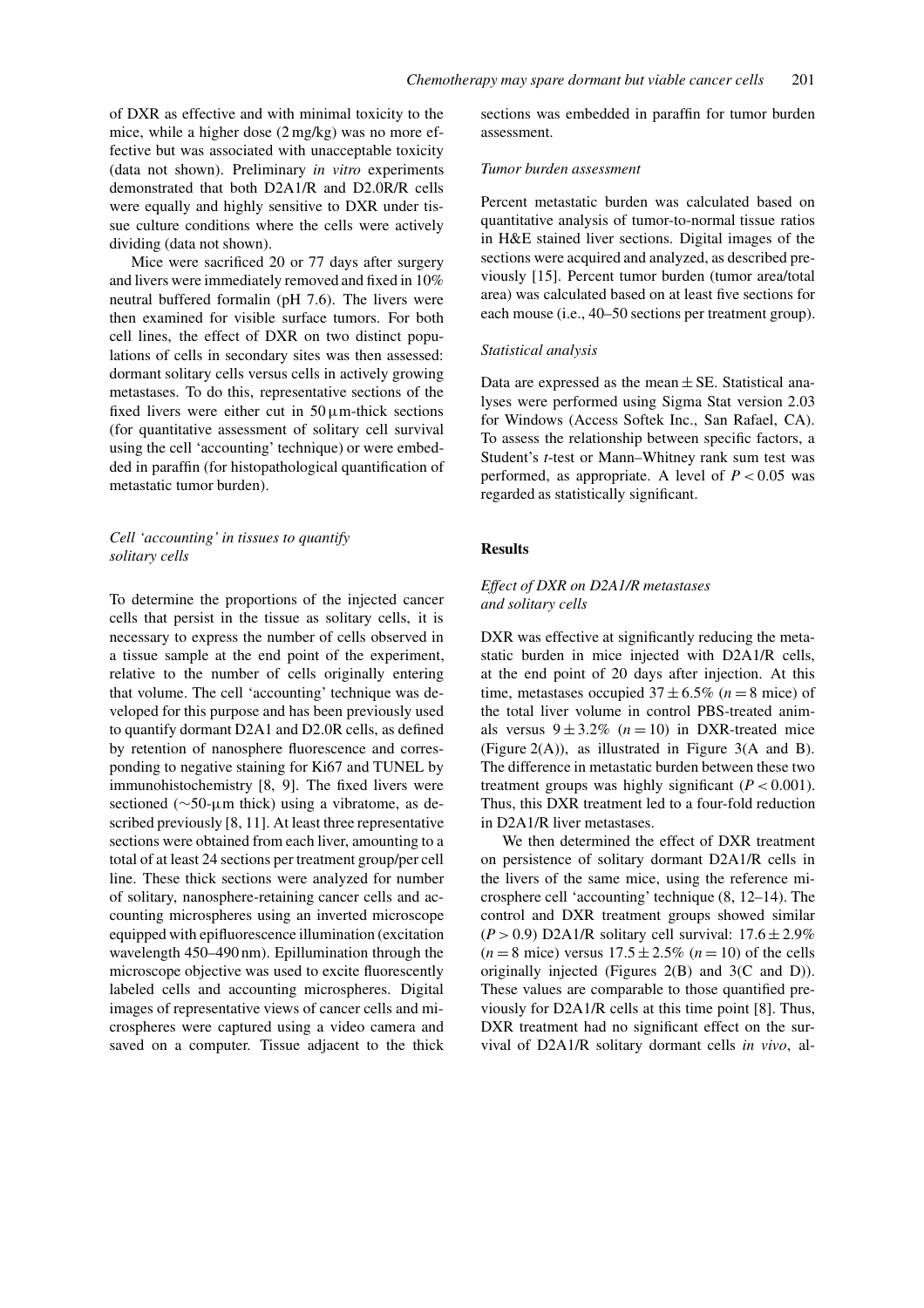

*Figure 2.* Effect of DXR treatment on metastases and dormant solitary cells in mice injected with D2A1/R cells. (A) DXR treatment inhibited metastasis in D2A1/R-injected mice. Percent metastatic burden was calculated based on quantitative analysis of tumor-to-normal tissue ratios in H&E stained liver sections. PBS-treated mice had significantly higher volume ( $37 \pm 6.5\%$  of the total liver volume) occupied by metastases, when compared to DXR-treated mice  $(9 \pm 3.2\%)$   $(P < 0.001)$ . (B) DXR treatment had no significant effect on the survival of D2A1/R solitary dormant cells. DXR-treated mice showed similar solitary cell survival, compared to PBS-treated (control) mice (*P >* 0.9). Solitary cell survival was quantified by counting the number of microspheres in 50-µm thick tissue sections to estimate the number of cells originally arrested and comparing this value with the number of cells observed in the same tissue volume, as described previously [8, 10–12]. Percent survival is comparable to previous results with these cells [8]. Bars represent mean percent solitary cell survival, ±standard error.



*Figure 3.* DXR inhibition of D2A1/R liver metastases and lack of effect on dormant solitary cells. (A and B) Images of representative H&E stained 4  $\mu$ m -thick liver sections containing D2A1/R metastases (arrows) after PBS (control) or DXR treatment. DXR treatment led to reduction in metastatic tumor burden, when compared to control-treated animals. For PBS-treated animals, metastases occupied approximately 40% of the total liver volume versus ∼10% in DXR-treated mice. Images represent the mean tumor burden values graphed on Figure 2(A). Bars = 3 mm. (C and D) Images of representative nanosphere-labeled D2A1/R dormant solitary cells as detected in 50-µm thick liver sections after PBS (control) or DXR treatment. Although DXR treatment substantially reduced metastatic burden, it had no significant effect on the survival of D2A1.R solitary dormant cells in the same organs. Bars =  $20 \mu$ m (C) and  $25 \mu$ m (D).

though the DXR treatment substantially reduced metastatic burden from D2A1/R cells in the same organs.

# *Effect of DXR on D2.0R/R solitary cells and late-forming metastases*

We assessed the effect of DXR treatment on persistence of solitary D2.0R/R cells at two time points, 20 and 77 days after injection of the cells. At 20 days, DXR treatment did not affect the numbers of solitary cells detected in mice injected with poorly metastatic D2.0R/R cells and there was no difference in numbers of solitary D2.0R/R cells detected in livers of mice treated with DXR versus PBS. We found that  $57.6 \pm 6.6\%$  ( $n = 10$  mice) of the injected D2.0R/R cells remained as undivided fluorescent cells in the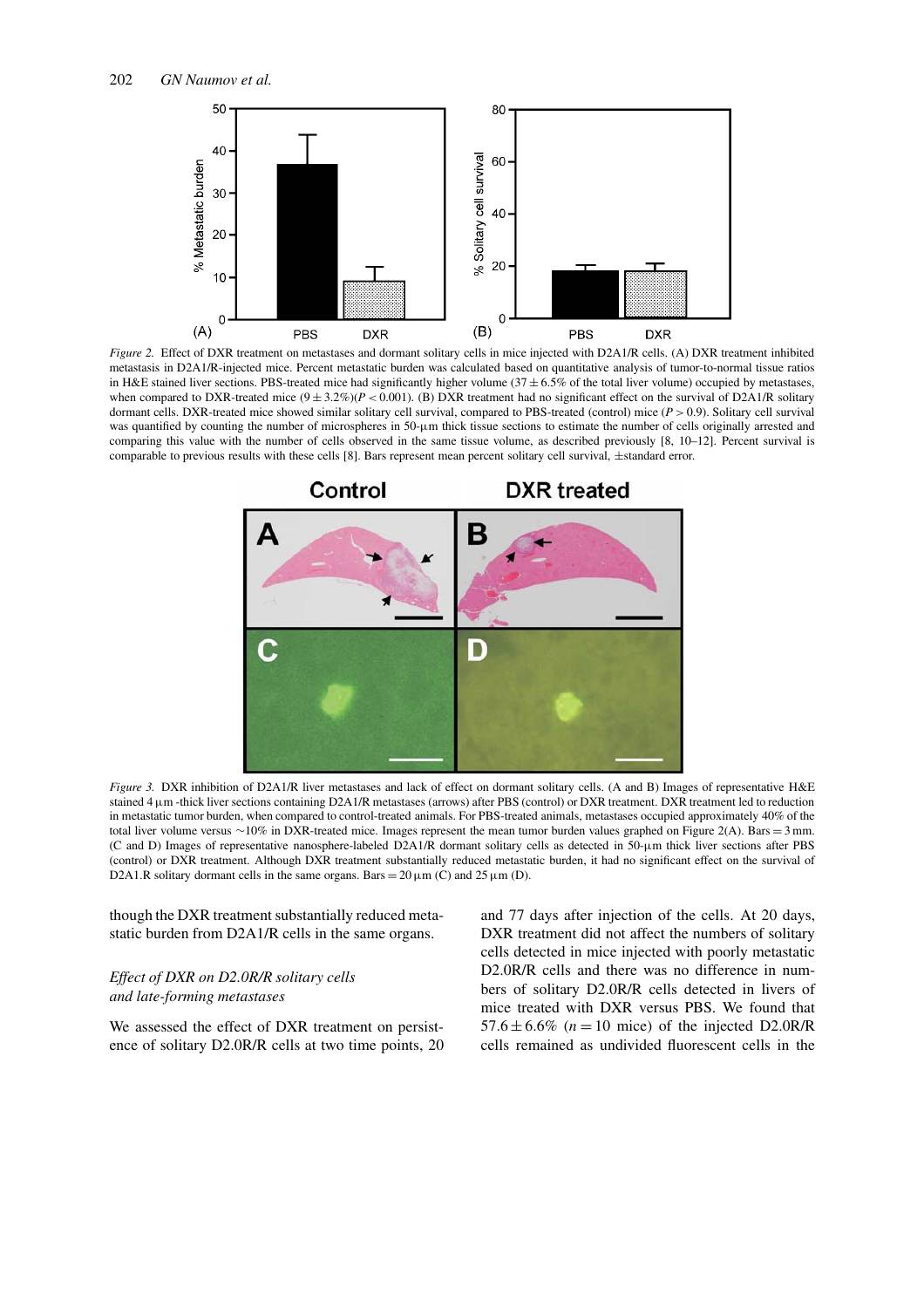

*Figure 4.* Effect of DXR treatment on dormant solitary cells and late-forming metastases in mice injected with D2.0R/R cells. (A) DXR-treatment had no effect on the survival of solitary D2.0R/R cells at either 20 or 77 days. There was no significant difference in solitary cell survival between the two treatment groups  $(P = 0.66$ for 20 days;  $P = 0.93$  for 77 days). Percent survival at 20 days is comparable to previously reported results with these cells [8]. Bars represent mean percent solitary cell survival, ±standard error. (B) DXR-treatment had no effect on the metastatic burden from late-forming metastases detected at 77 days. There was no significant difference in metastatic tumor burden between the two treatment groups  $(P = 0.72)$ . Bars represent mean percent tumor burden, ±standard error.

PBS-treated mice, versus  $61.5 \pm 5.9\%$  ( $n = 10$ ) in the DXR-treated mice (Figure  $4(A)$ ) ( $P = 0.66$ ). These values are comparable to those quantified previously for D2.0R/R cells at this time point [8]. Similarly, at 77 days there was no difference in the numbers of solitary D2.0R/R cells detected in livers of mice treated with DXR versus PBS. We found that  $27.4 \pm 12.5\%$  $(n = 8 \text{ mice})$  of the injected D2.0R/R cells remained as undivided fluorescent cells in the PBS-treated mice, versus  $28.0 \pm 15.6\%$  ( $n = 8$ ) in the DXR-treated mice (Figure 4(A))  $(P = 0.93)$ .

The DXR treatment also had no effect on the latedeveloping metastases in mice injected with D2.0R/R cells. At 77 days, D2.0R/R metastases occupied  $13.4 \pm 6.5\%$  ( $n = 8$  mice) of the total liver volume in control PBS-treated animals versus  $8.7 \pm 4.4\%$  $(n = 8)$  in DXR-treated mice (Figure 4(B)). No statistical difference between the tumor burdens of these two groups was found  $(P = 0.72)$ . Thus, the same DXR treatment that successfully inhibited metastases formed by the highly metastatic D2A1/R cell line had no significant effect on either the survival of single dormant D2.0R/R cells at 20 or 77 days, or the lateforming metastases formed by 77 days by these cells after a period of dormancy.

# **Discussion**

In this study we asked whether cytotoxic chemotherapy could reduce the numbers of dormant cancer cells present in a secondary site. We hypothesized that solitary dormant cells present in the tissue would be spared by cytotoxic chemotherapy that effectively reduces metastatic burden, and that such cells could then give rise to metastases at a later time. To address this question, we used a pair of murine mammary carcinoma cell lines that we have previously characterized [8, 9]: D2.0R/R cells which are poorly metastatic and form metastases in some mice after long latency times, and more highly metastatic D2A1/R cells. Both cell lines were equally sensitive to DXR *in vitro*, under conditions where they would be actively dividing. Using D2A1/R cells we could test whether DXR would affect dormant cells at a time when the drug was effective against actively growing metastases, but because the early D2A1/R metastases are generally lethal beyond 3 weeks, the long-term metastatic potential of the surviving dormant cells could not be assessed. However, we had previously found that mice survive for at least 11 weeks with large numbers of D2.0R/R cells persisting in secondary sites as dormant, solitary but viable cells [8]. Thus, we could employ the same experimental protocol using D2.0R/R cells to assess the effects of early DXR treatment on the long-term metastatic potential of dormant cells.

Here we first devised a DXR treatment regimen that successfully inhibited metastases formed by the highly metastatic D2A1/R cell line. We found that the numbers of dormant D2A1/R cancer cells were not affected by this treatment, in spite of the success in treating actively growing metastases in the same organs of these mice. Nor were numbers of solitary cells in mice injected with poorly metastatic D2.0R/R cells affected by the same DXR-treatment protocol used for the highly metastatic cells. This DXR-treatment protocol also failed to inhibit the development of lateforming metastases in mice injected with D2.0R/R cells.

It has been assumed that cytotoxic chemotherapy will preferentially target cells that are actively dividing, and would be ineffective against those cells that are not dividing [4, 5]. This study made use of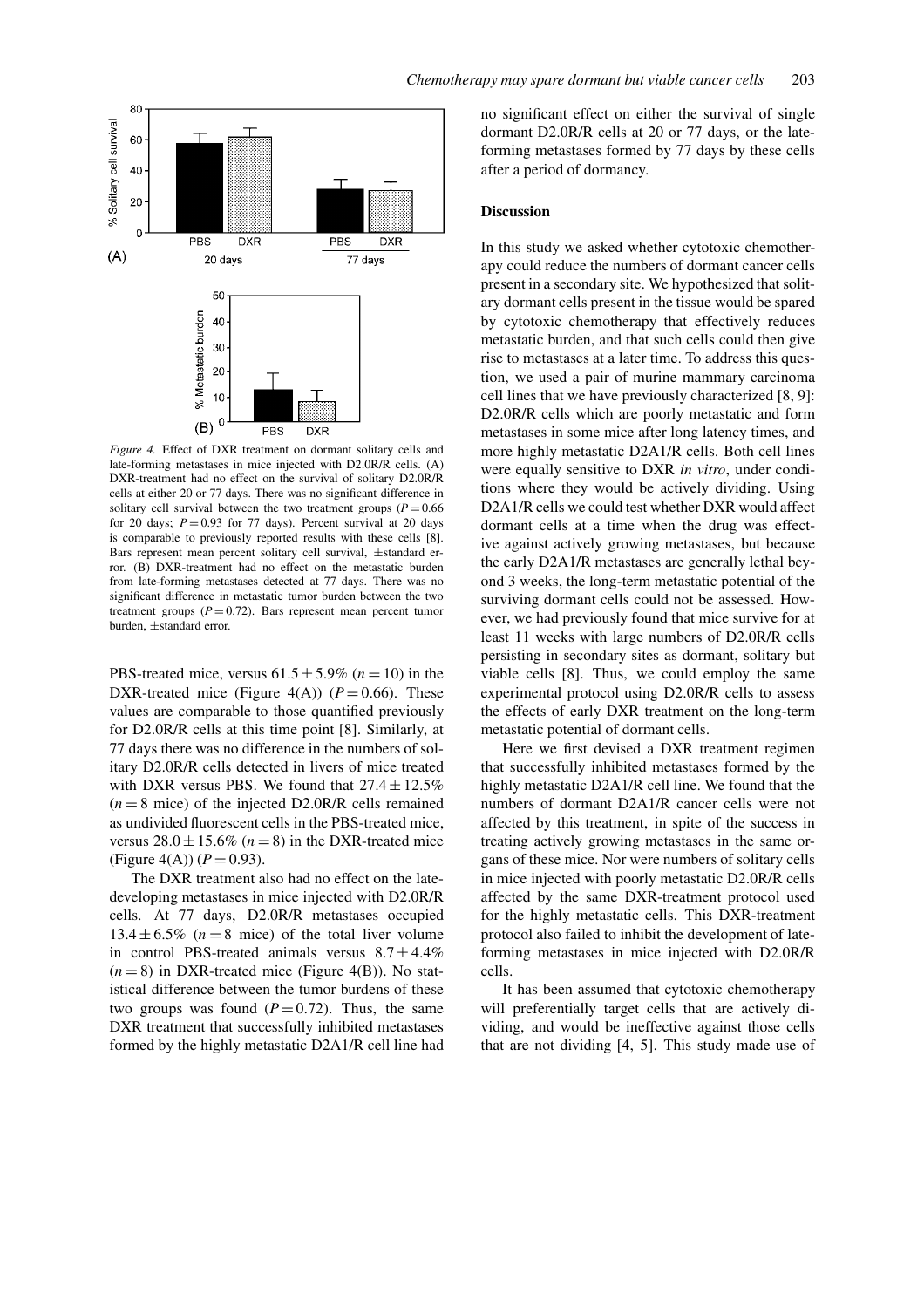a murine model of mammary carcinoma dormancy that allowed this hypothesis to be directly tested *in vivo*, and showed that DXR chemotherapy that was effective against actively growing metastases did not reduce numbers of dormant solitary cancer cells in a secondary site. Further, it was demonstrated that the subsequent ability of these dormant cells to form metastases was not impaired by previous DXR treatment.

Metastases can occur years or even decades after apparently successful primary treatment of breast and other cancers [16–18]. Thus, tumor dormancy and the inability to predict with certainty which patients will subsequently develop metastases, makes treatment decisions difficult and introduces years of uncertainty for many patients. Excess mortality, extending for at least 20 years, was described in several early studies evaluating the curability of breast cancer [19–22]. Detailed information on the time course of recurrences after mastectomy has been documented in two large series of women who did not receive systemic adjuvant therapy [23, 24]. In both studies, the authors felt their findings were consistent with a tumor dormancy hypothesis. Similarly, Louwman et al. [25], in a populationbased study of breast cancer patients, found that in comparison with a normal female population, the mortality ratio for breast cancer was substantially elevated even after 20 years. Late recurrences also were documented in a large series of women receiving adjuvant chemotherapy, continuing through to year 12 [26]. In women receiving adjuvant chemotherapy after surgery for node positive breast cancer, Gasparini et al. [27] observed a late peak of incidence of metastasis at 60 months, which was related to intratumoral microvascular density. Their postulated causes included changes in factors such as cell adhesion, tumor cell motility, metastasis-suppressing genes and immune response. Equally, based on our findings, subsequent growth of a population of dormant cells unresponsive to chemotherapy may lead to a later peak in recurrence.

Mathematical modeling based on survival data from women with breast cancer [28, 29] supports the concept that tumor cells may exist in various distinct states during periods of clinical tumor dormancy, some of which might render the cells less sensitive to chemotherapy that targets actively dividing cells. We have identified the persistence of large numbers of solitary, dormant cells, in secondary sites in several experimental metastasis models, including murine mammary carcinoma cells [8], ras-transformed NIH 3T3 cells [15], and B16F1 [11] and B16F10 [12] melanoma cells. We have hypothesized that such cells would be unaffected by cytotoxic chemotherapy [30], and this hypothesis was directly tested in the present study. Other experimental models have identified 'dormant', pre-angiogenic micrometastases, in which proliferation is balanced by apoptosis, resulting in no net growth, as a possible contributor to tumor dormancy [31, 32]. In contrast to solitary dormant cancer cells, cells in 'dormant' pre-angiogenic micrometastases might be expected to be relatively sensitive to cytotoxic chemotherapy, in that they are actively dividing.

Several studies have identified both isolated solitary cancer cells and micrometastases in cancer patients' blood and tissues, using a variety of techniques [33–41]. However, the clinical implications of such cells remain uncertain, as their presence does not always correlate with poor prognosis. In part this lack of prognostic value may be due to lack of standardization of the evolving methodologies for detection, as well as to the need for markers to predict the future metastatic potential of subsets of cells. Additionally, solitary cells and micrometastases may be biologically distinct populations, which may differ in their prognostic value, and thus perhaps should be examined separately.

The experimental findings presented here indicate that the number, viability and subsequent metastatic ability of dormant cancer cells may not be reduced by chemotherapy that is effective against actively growing metastases. This finding has important clinical implications as it provides *in vivo* evidence for a mechanism that could be responsible for some of the failures of cancer chemotherapy. For patients undergoing adjuvant chemotherapy, it is possible that dormant cells will be unaffected by treatment, even if the cells are inherently drug-sensitive when they are in an actively dividing state. Interestingly, the results presented here are consistent with a recent clinical study that found that chemotherapy in a group of high-risk breast cancer patients did not reduce the presence of solitary tumor cells in bone marrow [42]. Solitary dormant cancer cells may retain the potential to begin growth at a later date, thus leading to an uncertainty in the prognosis for patients treated in the adjuvant setting. The findings presented here point to the need for better understanding of the biology of solitary dormant cells, to identify conditions that can lead to their activation, to determine if there are markers that can predict high versus low probability of this activation in patients [43], and to discover ways to eliminate these cells.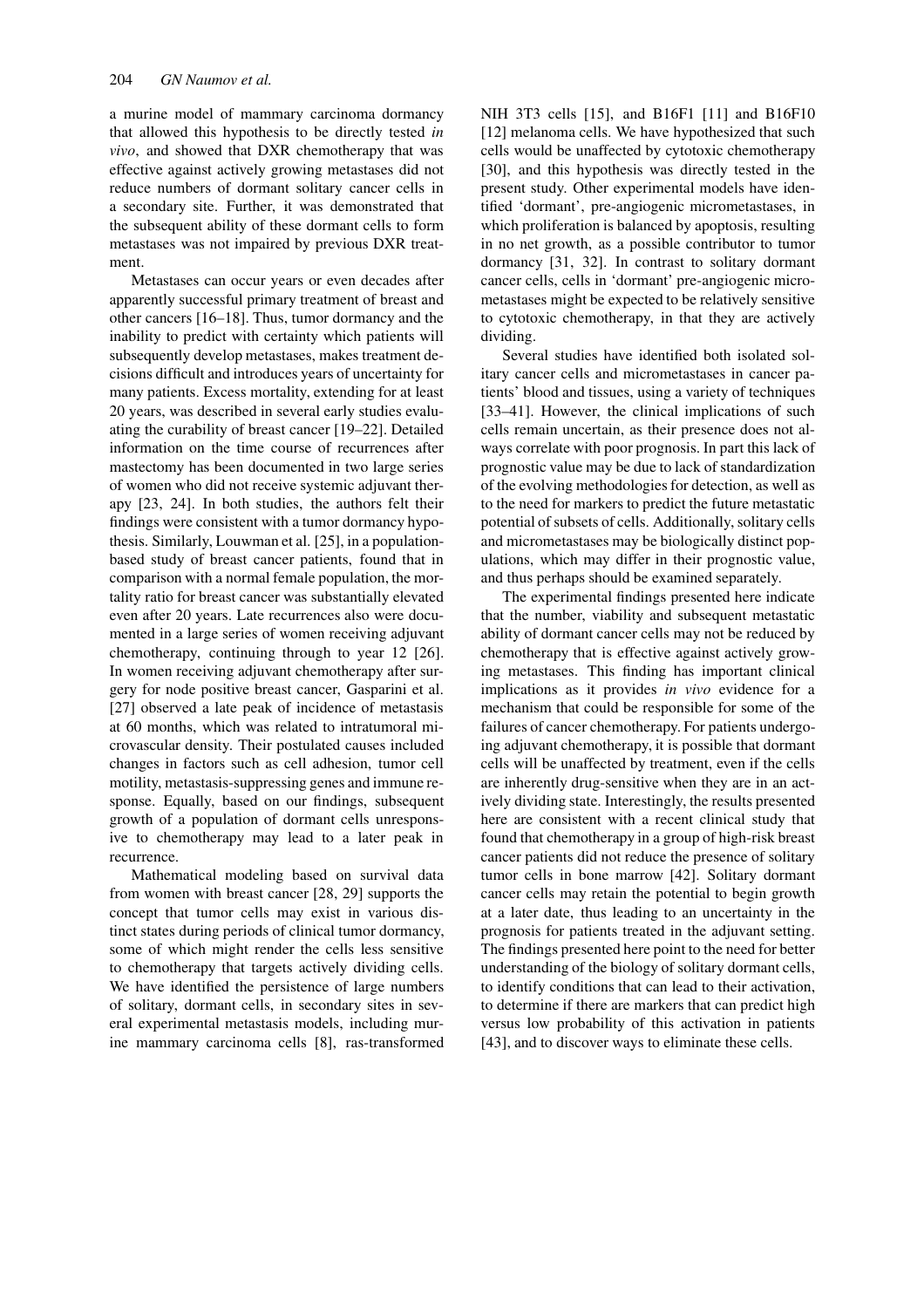# **Acknowledgements**

This work constitutes part of the PhD dissertation requirements for the Department of Medical Biophysics, University of Western Ontario, by George N. Naumov. This work was supported by a grant from the Canadian Institutes of Health Research (#42511) and an award from the Lloyd Carr-Harris Foundation. George Naumov and Jason Townson were supported by a 'Pre-doctoral Traineeship' Award from the US Army Breast Cancer Research Program (DOD DAMD17-00-1-0501). The content of this article does not necessarily reflect the position or policy of the US government, and no official endorsement should be inferred.

# **References**

- 1. Early Breast Cancer Trialists' Collaborative Group: Polychemotherapy for early breast cancer: an overview of the randomized trials. Lancet 352: 930–942, 1998
- 2. Miller KD, Sledge Jr GW: The role of chemotherapy for metastatic breast cancer. Hematol Oncol Clin North Am 13: 415–434, 1999
- 3. Tannock IF: Tumor physiology and drug resistance. Cancer Metastasis Rev 20: 123–132, 2001
- Valeriote F, van Putten L: Proliferation-dependent cytotoxicity of anticancer agents: a review. Cancer Res 35: 2619–2630, 1975
- 5. Muller I, Niethammer D, Bruchelt G: Anthracycline-derived chemotherapeutics in apoptosis and free radical cytotoxicity. Int J Mol Med 1: 491–494, 1998
- 6. Gilewski TA, Dang C, Surbone A, Norton L: Cytokinetics. In: Bast RC, Kufe DW, Pollock RE, Weichselbaum RR, Holland JF, Frei E, Gansler TC (eds) Holland and Frei Cancer Medicine. 5th edn, Chapter 38. BC Decker Publishers, Hamilton, Ontario, 2000, pp 511–538
- 7. Bakemeier RF, Qazi R: Basic concepts of cancer chemotherapy and principles of medical oncology. In: Rubin P, Williams JP (eds) Clinical Oncology. Chapter 8, WB Saunders Company, Philadelphia, 2001, pp 146–159
- 8. Naumov GN, MacDonald IC, Weinmeister PM, Kerkvliet N, Nadkarni KV, Wilson SM, Morris VL, Groom AC, Chambers AF: Persistence of solitary mammary carcinoma cells in a secondary site: a possible contributor to dormancy. Cancer Res 62: 2162–2168, 2002
- 9. Morris VL, Koop S, MacDonald IC, Schmidt EE, Grattan M, Percy D, Chambers AF, Groom AC: Mammary carcinoma cell lines of high and low metastatic potential differ not in extravasation but in subsequent migration and growth. Clin Exp Metastasis 12: 357–367, 1994
- 10. Koop S, MacDonald IC, Luzzi K, Schmidt EE, Kerkvliet N, Morris VL, Grattan M, Khokha R, Chambers AF, Groom AC: Fate of melanoma cells entering the microcirculation: over 80% survive and extravasate. Cancer Res 55: 2520–2523, 1995
- 11. Luzzi KJ, MacDonald IC, Schmidt EE, Kerkvliet N, Morris VL, Chambers AF, Groom AC: Multistep nature of metastatic

inefficiency: dormancy of solitary cells after successful extravasation and limited survival of early micrometastases. Am J Pathol 153: 865–873, 1998

- 12. Cameron DM, Schmidt EE, Kerkvliet N, Nadkarni KV, Morris VL, Groom AC, Chambers AF, MacDonald IC: Temporal progression of metastasis in lung: cell survival, dormancy, and location dependence of metastatic inefficiency. Cancer Res 60: 2541–2546, 2000
- 13. Williams SS, Alosco TR, Mayhew E, Lasic DD, Martin FJ, Bankert RB: Arrest of human lung tumor xenograft growth in severe combined immunodeficient mice using doxorubicin encapsulated in sterically stabilized liposomes. Cancer Res 53: 3964–3967, 1993
- 14. Sugiyama T, Sadzuka Y: Combination of theanine with doxorubicin inhibits hepatic metastasis of M5076 ovarian sarcoma. Clin Cancer Res 5: 413–416, 1999
- 15. Varghese HJ, Davidson MTM, MacDonald IC, Wilson SM, Nadkarni KV, Groom AC, Chambers AF: Activated Ras regulates the proliferation/apoptosis balance and early survival of developing micrometastases. Cancer Res 62: 887–891, 2002
- 16. Meltzer A: Dormancy and breast cancer. J Surg Oncol 43: 181–188, 1990
- 17. Karrison TG, Ferguson DJ, Meier P: Dormancy of mammary carcinoma after mastectomy. J Natl Cancer Inst 91: 80–85, 1999
- 18. Demicheli R: Tumour dormancy: findings and hypotheses from clinical research on breast cancer. Semin Cancer Biol 11: 297–305, 2001
- 19. Pocock SJ, Gore SM, Kerr GR: Long term survival analysis: the curability of breast cancer. Stat Med 1: 93–104, 1982
- 20. Brinkley D, Haybrittle JL: The curability of breast cancer. Lancet 2: 95–97, 1975
- 21. Duncan W, Kerr GR: The curability of breast cancer. Br Med J 2: 781–783, 1976
- 22. Brinkley D, Haybittle JL: The curability of breast cancer. World J Surg 1: 287–289, 1977
- 23. Demicheli R, Abbattista A, Miceli R, Valagussa P, Bonadonna G: Time distribution of the recurrence risk for breast cancer patients undergoing mastectomy: further support about the concept of tumor dormancy. Breast Cancer Res Treat 41: 177–185, 1996
- 24. Karrison TG, Ferguson DJ, Meier P: Dormancy of mammary carcinoma after mastectomy. J Natl Cancer Inst 91: 80–85, 1999
- 25. Louwman WJ, Klokman WJ, Coebergh JW: Excess mortality from breast cancer 20 years after diagnosis when life expectancy is normal. Br J Cancer 84: 700–703, 2001
- 26. Saphner T, Tormey DC, Gray R: Annual hazard rates of recurrence for breast cancer after primary therapy. J Clin Oncol 14: 2738–2746, 1996
- 27. Gasparini G, Biganzoli E, Bonoldi E, Morabito A, Fanelli M, Boracchi P: Angiogenesis sustains tumor dormancy in patients with breast cancer treated with adjuvant chemotherapy. Breast Cancer Res Treat 65: 71–75, 2001
- 28. Demicheli R, Retsky MW, Swartzendruber DE, Bonadonna G: Proposal for a new model of breast cancer metastatic development. Ann Oncol 8: 1075–1080, 1997
- 29. Retsky MW, Demicheli R, Swartzendruber DE, Bame PD, Wardwell RH, Bonadonna G, Speer JF, Valagussa P: Computer simulation of a breast cancer metastasis model. Breast Cancer Res Treat 45: 193–202, 1997
- 30. Naumov GN, MacDonald IC, Chambers AF, Groom AC: Solitary cancer cells as a possible source of tumour dormancy? Semin Cancer Biol 11: 271–276, 2001